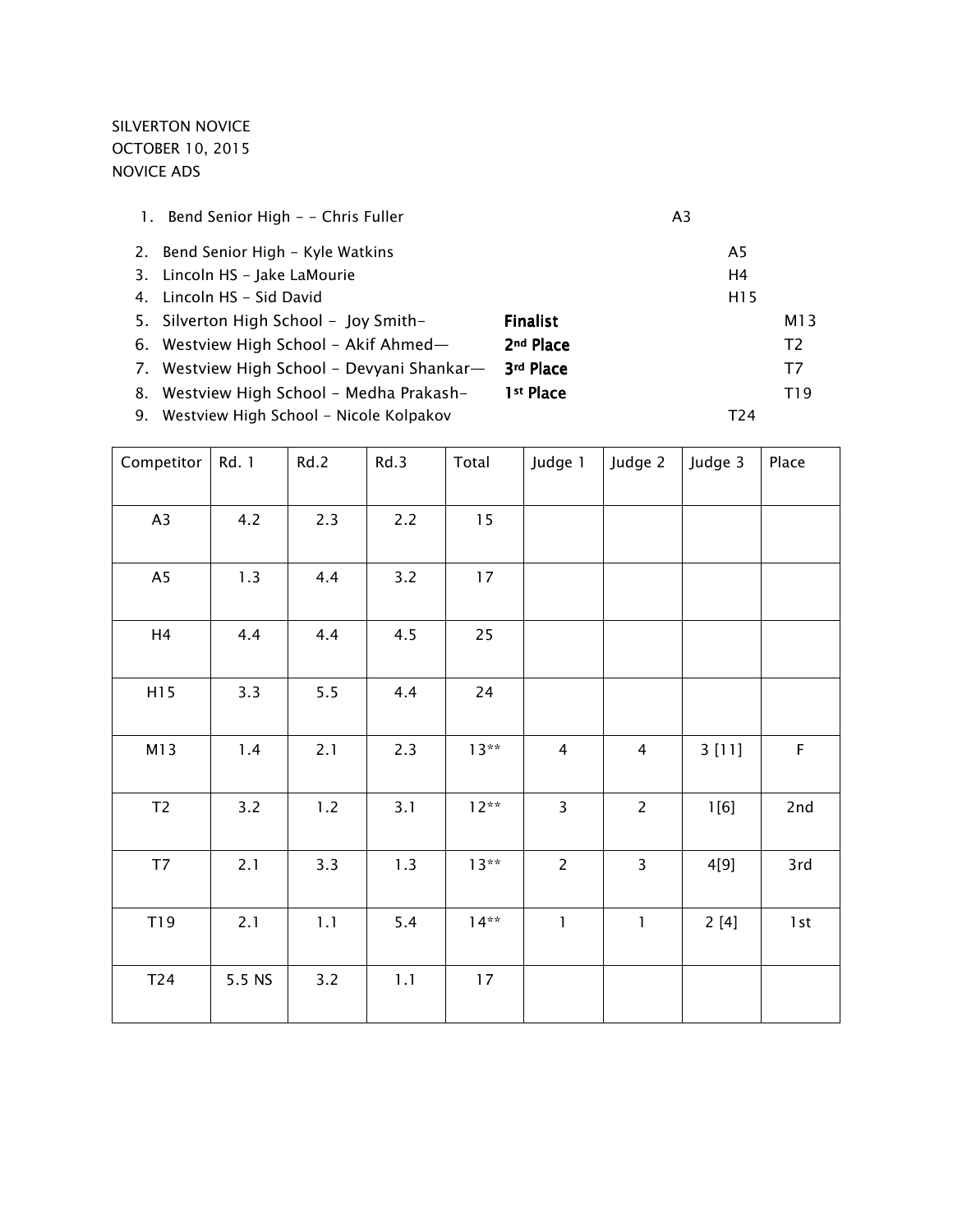| SILVERTON NOVICE                         |                       |                  |      |
|------------------------------------------|-----------------------|------------------|------|
| <b>OCTOBER 10, 2015</b><br>Novice DI     |                       |                  |      |
| Westview High School - Dayo Adebawo      |                       | T6               |      |
| Westview High School - Malini Ganguly--  | 2 <sup>nd</sup> Place |                  | T17  |
| Westview High School - Meher Chand       |                       | T <sub>2</sub> 1 |      |
| Westview High School - Michelle Bonilla- | 1 <sup>st</sup> Place |                  | T22  |
| Westview High School - Neha Mishra-      | 3rd Place             |                  | T23. |
| Westview High School -- Nicole Kolpakov  |                       | T24              |      |

| Competitor     | Rd. 1 | Rd.2 | Rd.3 | Total | Judge 1 | Judge 2 | Judge 3 | Place |
|----------------|-------|------|------|-------|---------|---------|---------|-------|
| T <sub>6</sub> | 5.5   | 4.2  | 3.3  | 22    |         |         |         |       |
| <b>T17</b>     | 2.1   | 2.5  | 2.2  | 14    |         |         |         | 2nd   |
| T21            | 3.3   | 5.6  | 4.4  | 25    |         |         |         |       |
| T22            | 4.2   | 1.4  | 1.1  | 13    |         |         |         | $1st$ |
| T23            | $1.4$ | 3.3  | 5.5  | 21    |         |         |         | 3rd   |
| T24            | 6.6   | 6.1  | 6.6  | 31    |         |         |         |       |
|                |       |      |      |       |         |         |         |       |
|                |       |      |      |       |         |         |         |       |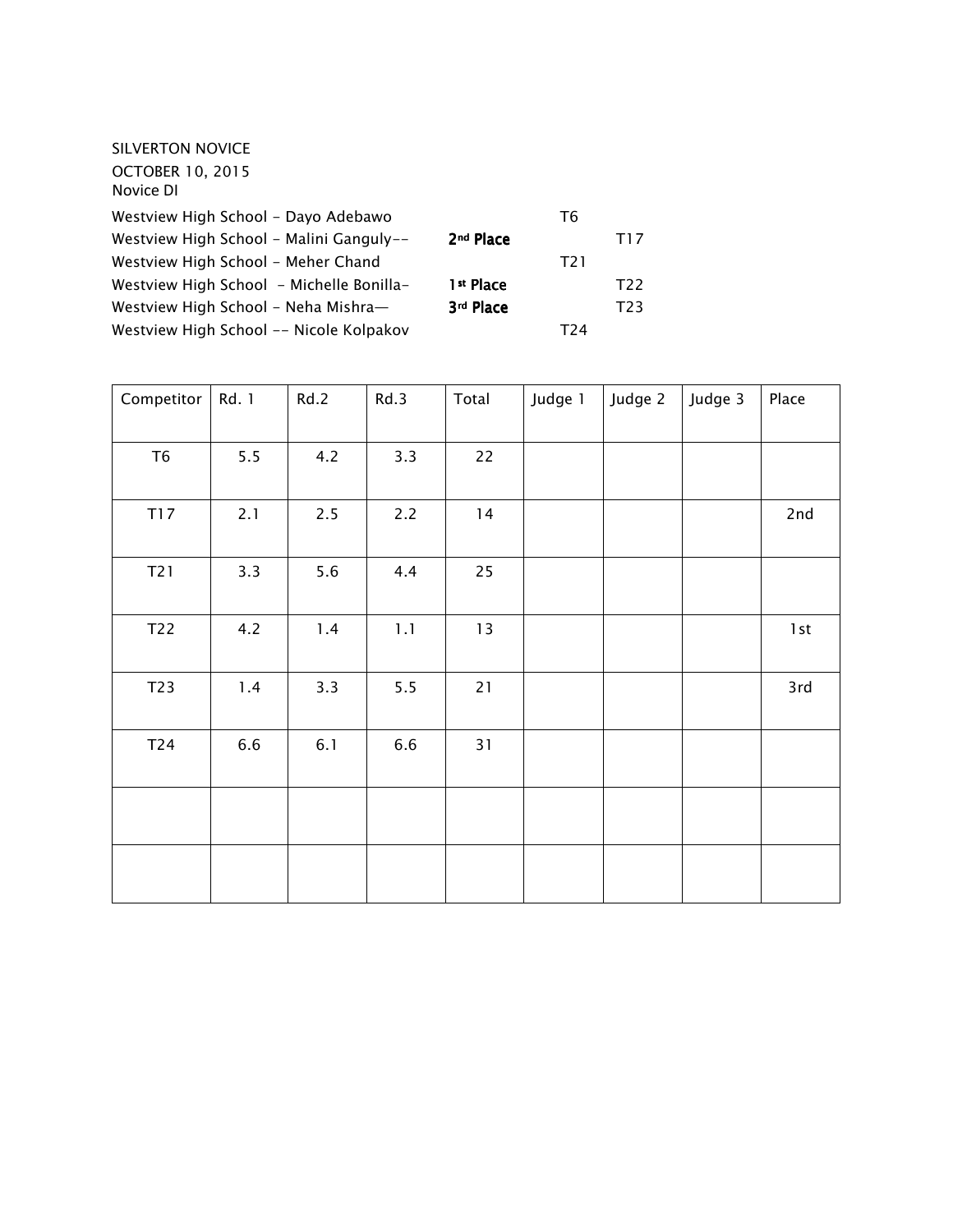## SILVERTON NOVICE OCTOBER 10, 2015 NOVICE DUO

| Sunset HS - Allina Chang & Ina Wang                       | 2 <sup>nd</sup> Place Tie | R3/R8   |
|-----------------------------------------------------------|---------------------------|---------|
| Westview High School -Anju Mathew & Ratna Bhupalam        |                           | T3/T26  |
| Westview High School - Meghana Narahari & Karthi Srikanth | 1 <sup>st</sup> Place     | T20/T15 |
| Wilson High School -Amy Sloan & Daltry Russo              | $2nd$ Place Tie $V1/V7$   |         |

| Competitor | Rd. 1 | Rd.2 | Rd.3 | Total | Judge 1 | Judge 2 | Judge 3 | Place               |
|------------|-------|------|------|-------|---------|---------|---------|---------------------|
|            |       |      |      |       |         |         |         |                     |
| R3/R8      | 3.3   | 4.4  | 3.3  | 20    |         |         |         | 2 <sup>nd</sup> Tie |
|            |       |      |      |       |         |         |         |                     |
| T3/T26     | 2.2   | 2.3  | 4.4  | 17    |         |         |         |                     |
|            |       |      |      |       |         |         |         |                     |
| T20/T15    | 1.1   | 1.1  | 1.1  | 6     |         |         |         | 1st                 |
|            |       |      |      |       |         |         |         |                     |
| VI/V7      | 4.4   | 3.2  | 2.2  | 17    |         |         |         | 2 <sup>nd</sup> Tie |
|            |       |      |      |       |         |         |         |                     |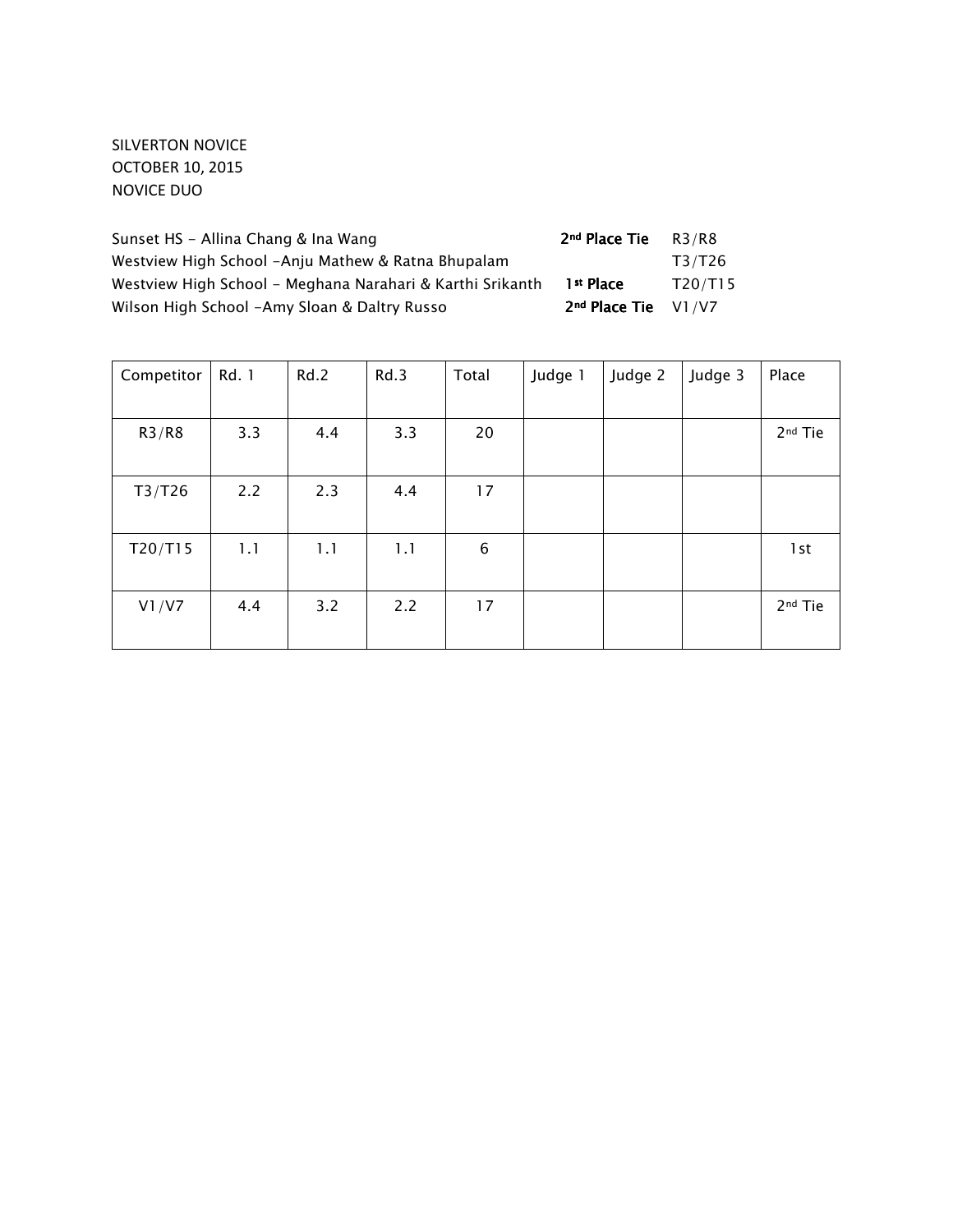SILVERTON NOVICE OCTOBER 10, 2015 NOVICE EXPOSITORY

| La Salle Catholic College Preparatory - Aidan Gierer-   | 3rd Place             | F1.            |
|---------------------------------------------------------|-----------------------|----------------|
| La Salle Catholic College Preparatory - Matthew Werner  |                       | F7             |
| La Salle Catholic College Preparatory - Winnie Gregory- | 2 <sup>nd</sup> Place | F8             |
| Silverton High School - Grace Caster-Winegeart          |                       | M8             |
| Sunset HS - Anjali Mishra-                              | <b>Finalist</b>       | R <sub>5</sub> |
| Sunset HS - Kevin Yuan                                  |                       | R11            |
| Westview High School - Divya Amirtharaj—                | 1 <sup>st</sup> Place | T8             |
| Westview High School - Meher Chand                      |                       | T2 1           |

| Competitor     | Rd. 1 | Rd.2 | Rd.3 | Total   | Judge 1                 | Judge 2        | Judge 3 | Place       |
|----------------|-------|------|------|---------|-------------------------|----------------|---------|-------------|
| F1             | 4.2   | 3.3  | 1.3  | $16***$ | $\overline{\mathbf{3}}$ | $\overline{3}$ | 3 [9]   | 3rd         |
| F7             | 3.3   | 2.3  | 4.3  | 18      |                         |                |         |             |
| F8             | 1.1   | 1.1  | 1.1  | $6***$  | $\overline{2}$          | $\overline{2}$ | 2[6]    | 2nd         |
| M8             | $5.5$ | 3.2  | 2.1  | $18\,$  |                         |                |         |             |
| R <sub>5</sub> | 2.2   | 2.2  | 3.2  | $13**$  | 4                       | $\overline{4}$ | 4 [12]  | $\mathsf F$ |
| <b>R11</b>     | 3.3   | 5.4  | 4.4  | 23      |                         |                |         |             |
| T <sub>8</sub> | 1.1   | 1.1  | 2.2  | $8**$   | 1                       | 1              | 1[3]    | 1st         |
| T21            | 2.4   | 4.5  | 3.4  | 22      |                         |                |         |             |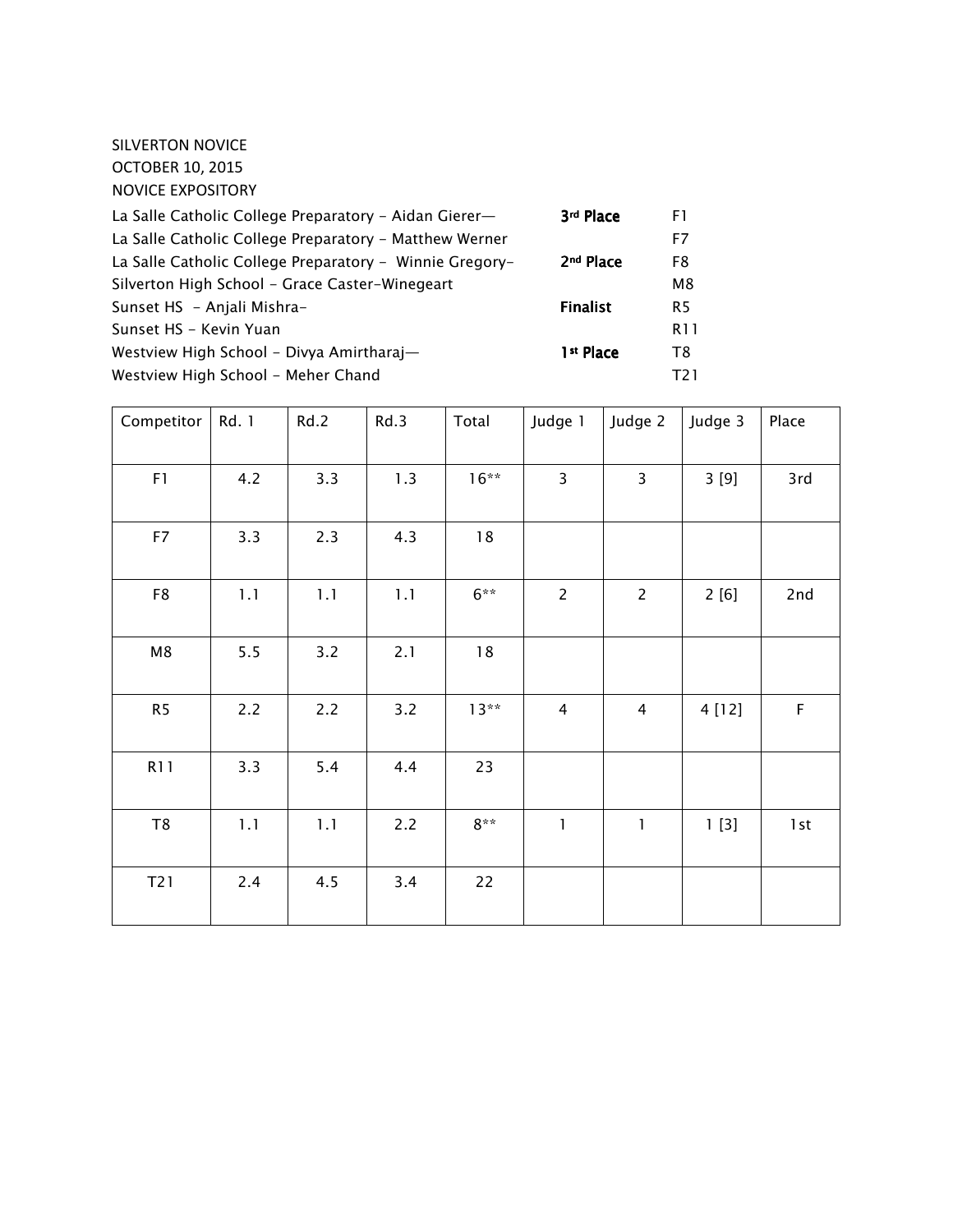| SILVERTON NOVICE                         |                       |    |
|------------------------------------------|-----------------------|----|
| <b>OCTOBER 10, 2015</b>                  |                       |    |
| NOVICE EXTEMP                            |                       |    |
| Sprague High School – Francesca Thompson | 2 <sup>nd</sup> Place | P5 |
| Sprague High School - Linsey Williams    | 1 <sup>st</sup> Place | P6 |

#### NOVICE EXTEMP

| Competitor     | Rd. 1 | Rd.2 | Rd.3 | Total | Judge 1 | Judge 2 | Judge 3 | Place |
|----------------|-------|------|------|-------|---------|---------|---------|-------|
| P <sub>5</sub> | 2.2   | 2.2  | 1.2  | 11    |         |         |         | 2nd   |
|                |       |      |      |       |         |         |         |       |
|                |       |      |      |       |         |         |         |       |
| P <sub>6</sub> | 1.1   | 1.1  | 2.1  | 7     |         |         |         | 1 st  |
|                |       |      |      |       |         |         |         |       |
|                |       |      |      |       |         |         |         |       |
|                |       |      |      |       |         |         |         |       |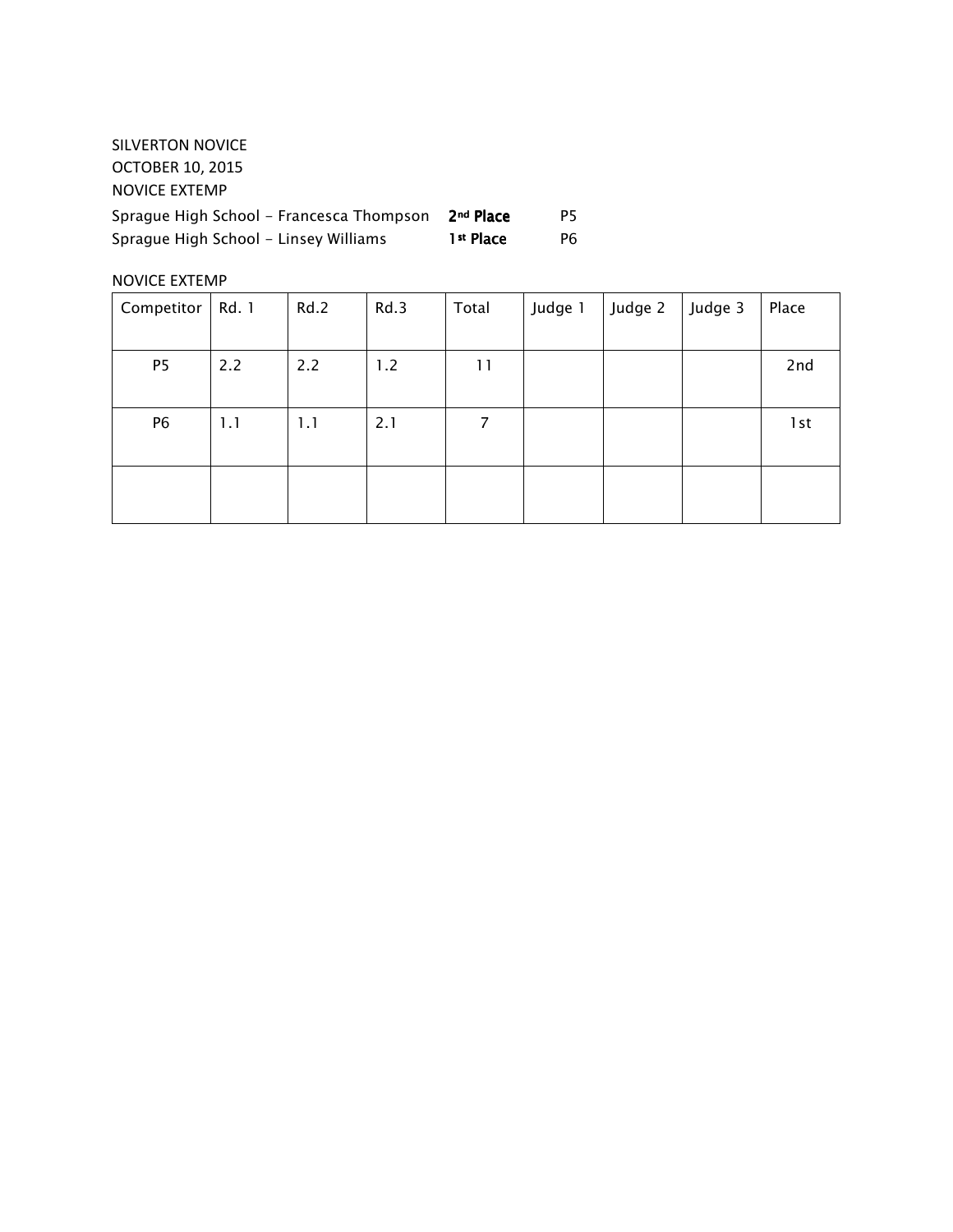### SILVERTON NOVICE OCTOBER 10, 2015

#### NOVICE HUMOROUS INTERP

| Westview High School - Alex Tharappel | T3  |
|---------------------------------------|-----|
| Westview High School - Medha Prakash  | T19 |
| Westview High School - Sehajvir Singh | T37 |
| Wilson High School - Andrew Foran     | V2  |
| Wilson High School - - Bryce Snyder   | V4  |
| Wilson High School - - Eli Molloy     | V8  |

| Competitor     | Rd. 1 | Rd.2 | Rd.3 | Total | Judge 1 | Judge 2 | Judge 3 | Place |
|----------------|-------|------|------|-------|---------|---------|---------|-------|
| T3             | 3.1   | 4.5  | 1.3  | 17    |         |         |         | 2nd   |
| T19            | 4.6   | 1.3  | 5.6  | 25    |         |         |         |       |
| <b>T37</b>     | 6.4   | 5.6  | 6.4  | 31    |         |         |         |       |
| V <sub>2</sub> | 1.2   | 3.2  | 2.1  | 11    |         |         |         | 1st   |
| V <sub>4</sub> | 2.3   | 6.4  | 3.5  | 23    |         |         |         |       |
| ${\vee}{8}$    | 5.5   | 2.1  | 4.2  | 19    |         |         |         | 3rd   |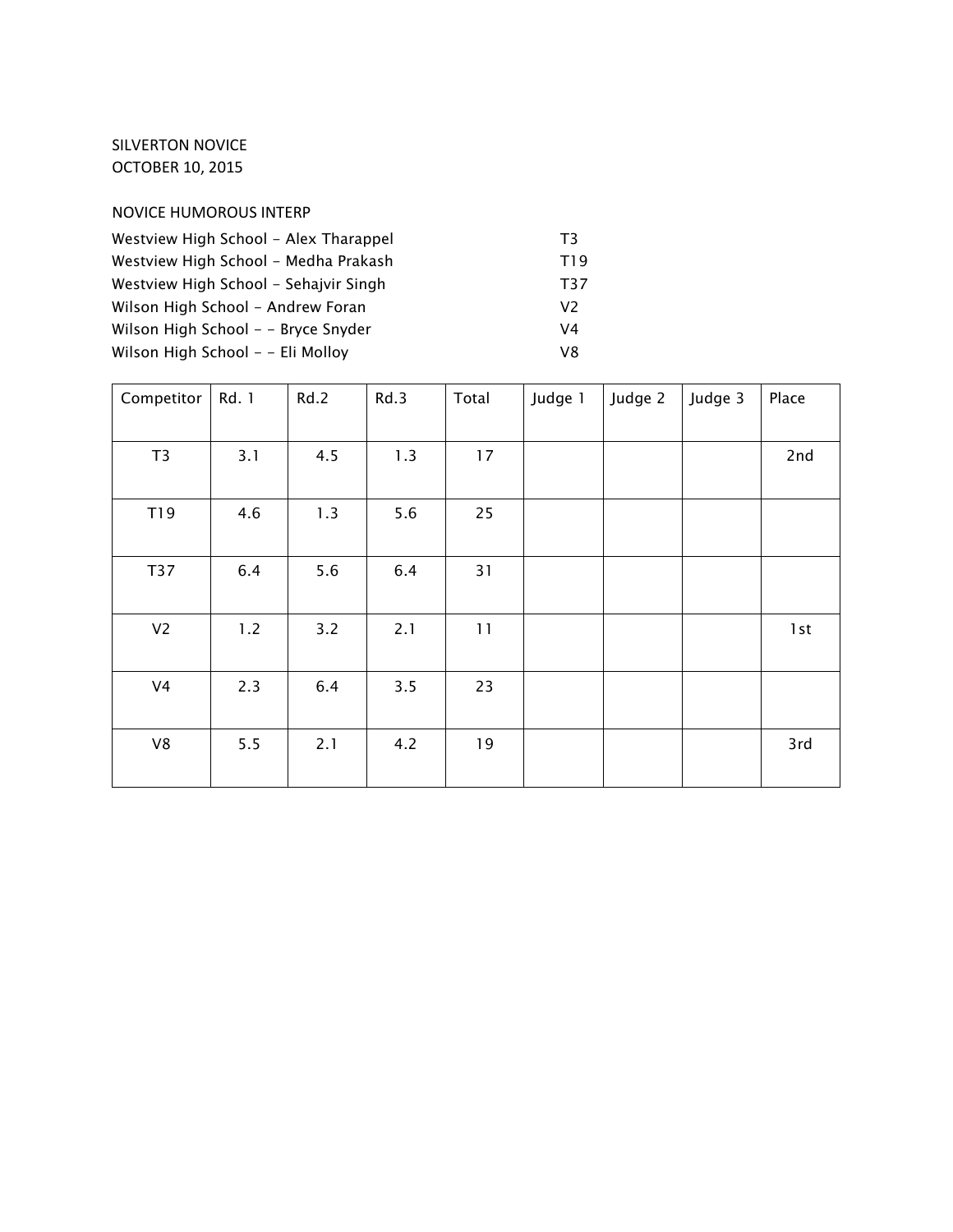| Bend Senior High - Novice Impromptu - Merle Nye                          | A6                    |                |
|--------------------------------------------------------------------------|-----------------------|----------------|
| Century High School - Novice Impromptu - Jenny Nguyen                    | B2                    |                |
| Century High School - Novice Impromptu - Megan Nall-Cook                 | B4                    |                |
| Century High School - Novice Impromptu - Nico Rueda                      | B6                    |                |
| Clackamas High School - Novice Impromptu - Anand Carpenter-Sherestha     | C <sub>3</sub>        |                |
| Clackamas High School - Novice Impromptu - Jin Kim                       | C4                    |                |
| Crescent Valley High School - Aravind Sriram                             | 1 <sup>ST</sup> PLACE | D1             |
| Crescent Valley High School - Novice Impromptu - Grace Kohler            | D <sub>4</sub>        |                |
| Crescent Valley High School -Sarabeth Pearce-Smith                       | <b>FINALIST</b>       | D5             |
| Hood River Valley High School - Novice Impromptu - Sarah Wang            | E5                    |                |
| La Salle Catholic College Preparatory - Brigid Hanley                    | <b>FINALIST</b>       | F <sub>3</sub> |
| La Salle Catholic College Preparatory - Novice Impromptu - Katie Quines  | F4                    |                |
| La Salle Catholic College Preparatory - Novice Impromptu - Lenora Mathis | F5                    |                |
| Lincoln HS - Novice Impromptu - Illiana Schuring                         | H <sub>2</sub>        |                |
| Lincoln HS - Kate LeBlanc                                                | <b>3RD PLACE</b>      | H6             |
| Lincoln HS - Novice Impromptu - Olivia Weissflog                         | H <sub>10</sub>       |                |
| Lincoln HS - Ruby Belle Booth                                            | <b>FINALIST</b>       | H13            |
| Lincoln HS - Novice Impromptu - Semeredin Kundin                         | H14                   |                |
| Lincoln HS - Novice Impromptu - Wilson Walker                            | H16                   |                |
| Lincoln HS - Novice Impromptu - Zenzo Beresford                          | H18                   |                |
| Sherwood HS - Novice Impromptu - Dimitrios Lampros                       | L1                    |                |
| Sherwood HS - Novice Impromptu - Humza Khan                              | L3                    |                |
| Sherwood HS - Novice Impromptu - Kaitlyn Davis                           | L <sub>5</sub>        |                |
| Silverton High School - Novice Impromptu - Caleb Smith                   | M5                    |                |
| Silverton High School - Novice Impromptu - Jesse Franklin                | M10                   |                |
| Sprague High School - Novice Impromptu - Brittney Covington              | P <sub>1</sub>        |                |
| Sprague High School -Linsey Williams                                     | 2 <sup>ND</sup> PLACE | P <sub>6</sub> |
| Sunset HS - Novice Impromptu - Aditya Venigalla                          | R1                    |                |
| Sunset HS - Novice Impromptu - Andrew Jin                                | R4                    |                |
| Sunset HS - Novice Impromptu - Nathan Purwosumarto                       | R <sub>12</sub>       |                |
| Sunset HS - Novice Impromptu - Neel Balusa                               | R <sub>13</sub>       |                |
| Sunset HS - Novice Impromptu - Pranav Rajan                              | R <sub>15</sub>       |                |
| Sunset HS - Novice Impromptu - Rohan Dharmadikar                         | R16                   |                |
| Sunset HS - Novice Impromptu - Rohan Kumar                               | R17                   |                |
| Sunset HS - Novice Impromptu - Susheel Ravi                              | R18                   |                |
| Sunset HS - Novice Impromptu - Vinay Deshmukh                            | R <sub>19</sub>       |                |
| Westview High School - Novice Impromptu - Akif Ahmed                     | T2                    |                |
| Westview High School - Novice Impromptu - Alex Tharappel                 | T3                    |                |
| Westview High School - Novice Impromptu - Sehajvir Singh                 | T28                   |                |
| Westview High School - Novice Impromptu - Shuxi Wu                       | T31                   |                |
| Westview High School - Novice Impromptu - Sourabh Jamalapuram            | T43                   |                |
| Wilson High School - Helen Fick                                          | <b>FINALIST</b>       | V <sub>5</sub> |
| Wilson High School - Novice Impromptu - William Sweek                    | V13                   |                |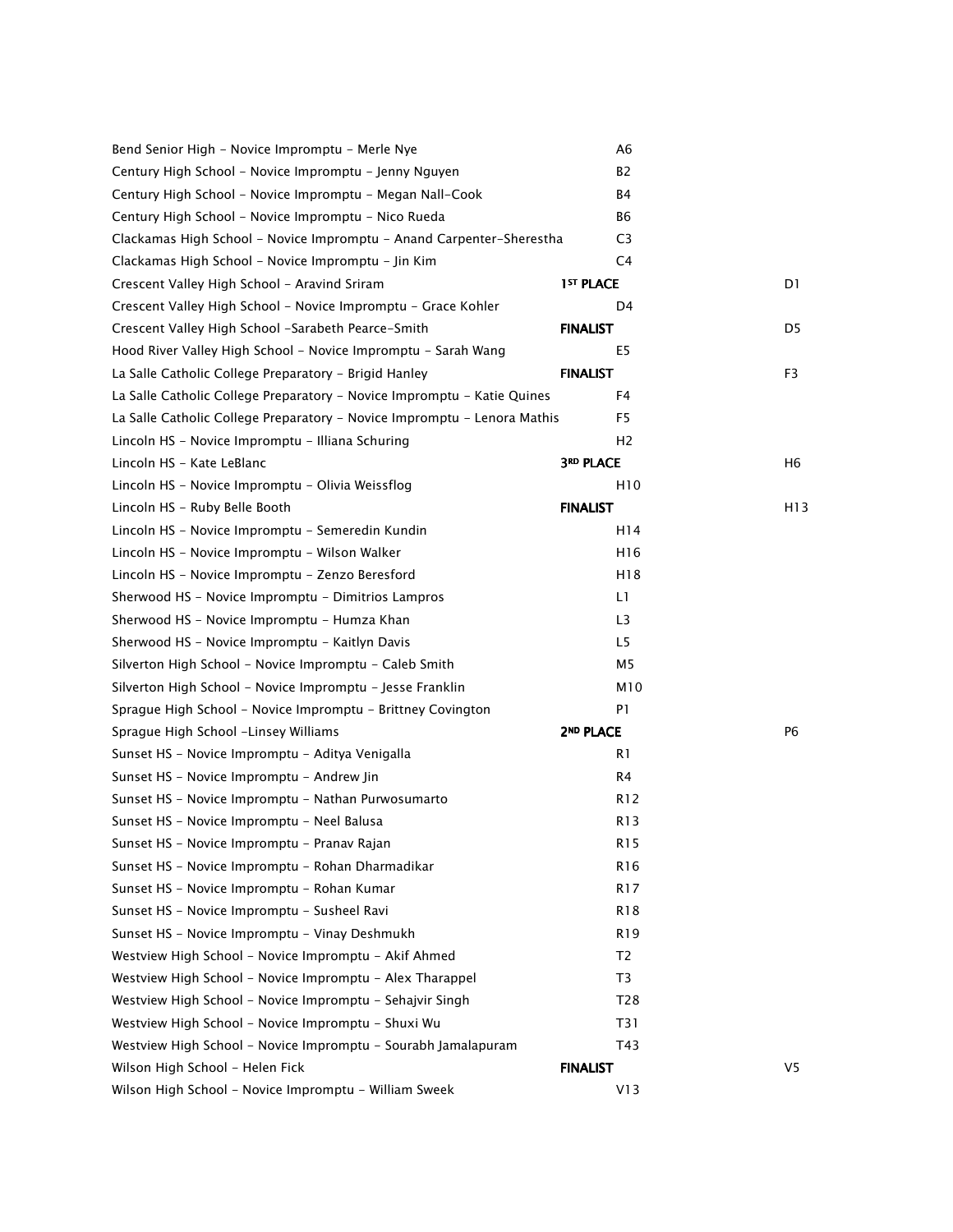# SILVERTON NOVICE OCTOBER 10, 2015 NOVICE IMPROMPTU

| Competitor                 | Rd. 1   | Rd.2    | Rd.3    | Total            | Judge 1                 | Judge 2        | Judge 3 | Place            |
|----------------------------|---------|---------|---------|------------------|-------------------------|----------------|---------|------------------|
| A <sub>6</sub>             | $6.2\,$ | 3.1     | 2.1     | $15\,$           |                         |                |         |                  |
| $\mathsf{B2}$              | 3.4     | $2.5$   | 4.4     | 22               |                         |                |         |                  |
| $\ensuremath{\mathsf{B4}}$ | 4.5     | $6.6\,$ | $7.7\,$ | 35               |                         |                |         |                  |
| ${\sf B6}$                 | $1.4$   | $7.4\,$ | $6.6\,$ | $28\,$           |                         |                |         |                  |
| $\mathsf{C}3$              | $2.1$   | 3.3     | $5.5\,$ | $19$             |                         |                |         |                  |
| C <sub>4</sub>             | $6.6\,$ | 2.3     | $6.3\,$ | $26\,$           |                         |                |         |                  |
| $\mathsf{D}1$              | $1.3\,$ | $2.4\,$ | $1.1\,$ | $12**$           | $\overline{2}$          | $\mathbf 1$    | 2[5]    | $1\,\mathrm{st}$ |
| D4                         | $3.2$   | $6.3\,$ | $5.4$   | 23               |                         |                |         |                  |
| D <sub>5</sub>             | 3.3     | $1.1\,$ | $1.1$   | $10^{**}$        | $\overline{7}$          | $\overline{2}$ | 3[12]   | $\mathsf F$      |
| E5                         | $5.3$   | 4.4     | $2.2\,$ | $20\,$           |                         |                |         |                  |
| F3                         | $1.3$   | $2.2\,$ | $2.3$   | $13**$           | 5                       | $\overline{7}$ | 7 [19]  | $\mathsf F$      |
| ${\sf F4}$                 | $5.4$   | (7.5)   | 3.3     | 22.5             |                         |                |         |                  |
| F5                         | $2.5\,$ | $2.2\,$ | $5.5\,$ | $21\,$           |                         |                |         |                  |
| F6                         | 7.7     | 5.5     | 5.5     | 34               |                         |                |         |                  |
| H2                         | $1.2\,$ | $6.4\,$ | 4.4     | $21$             |                         |                |         |                  |
| H <sub>6</sub>             | 2.1     | $1.1\,$ | $1.2\,$ | $8^{\star\star}$ | $\overline{\mathbf{3}}$ | $\,6\,$        | 1[10]   | 3rd              |
| H10                        | $2.2\,$ | 4.4     | 3.4     | $19$             |                         |                |         |                  |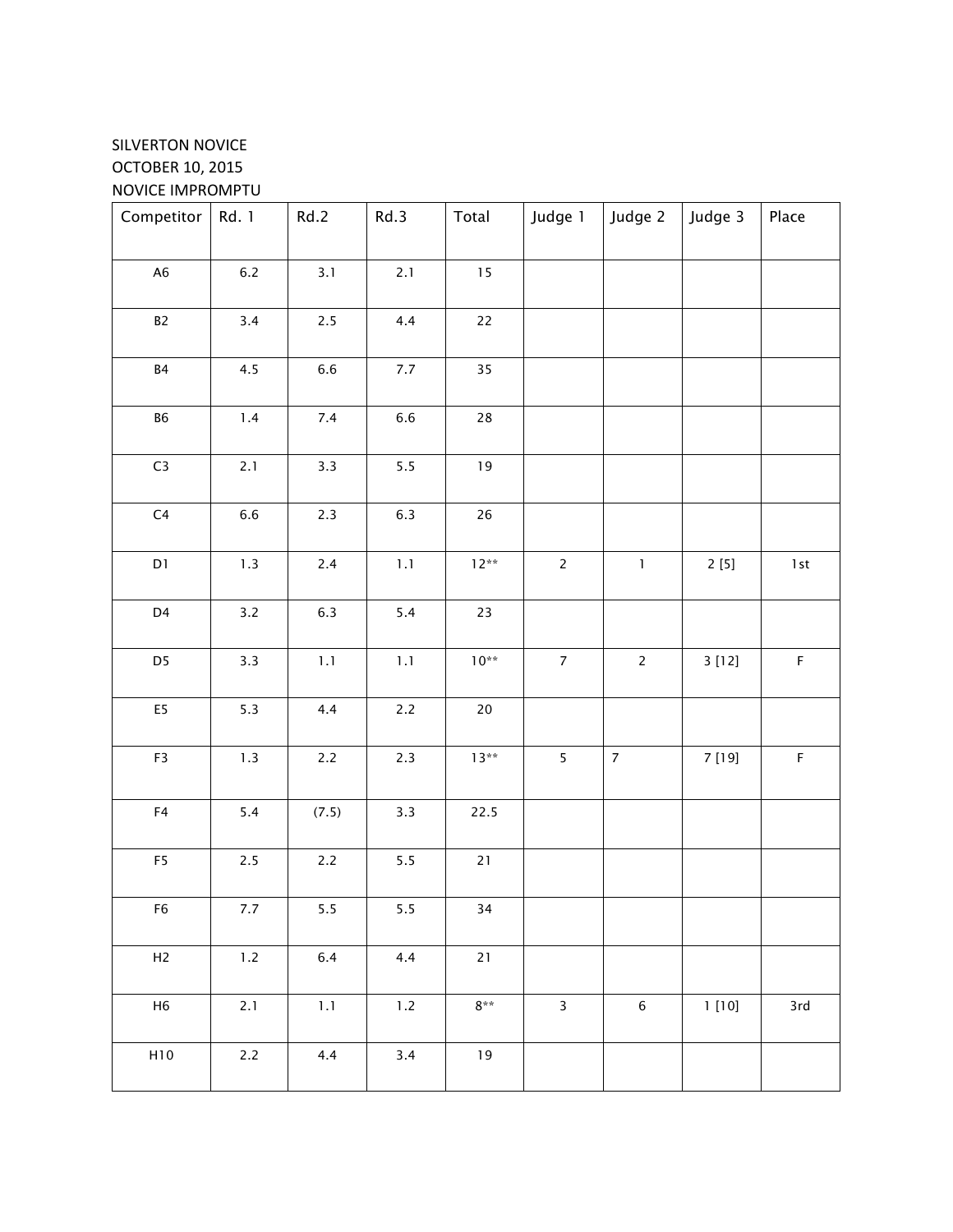| H13            | 4.2     | $1.1\,$          | 4.1     | $13**$    | $\,$ 6 $\,$ | $\overline{4}$ | 6 [16]  | $\mathsf F$ |
|----------------|---------|------------------|---------|-----------|-------------|----------------|---------|-------------|
| Competitor     | Rd. 1   | Rd.2             | Rd.3    | Total     | Judge 1     | Judge 2        | Judge 3 | Place       |
| H14            | $5.3$   | $\left(8\right)$ | 4.4     | $24\,$    |             |                |         |             |
| H16            | $2.5$   | 4.3              | $1.6\,$ | $21$      |             |                |         |             |
| L1             | $5.4$   | $1.1\,$          | $1.3\,$ | $15\,$    |             |                |         |             |
| L3             | $2.5\,$ | $5.5\,$          | 3.3     | $23\,$    |             |                |         |             |
| L5             | $3.6\,$ | 3.3              | 3.3     | $21$      |             |                |         |             |
| M <sub>5</sub> | $3.2$   | $3.5\,$          | 5.6     | $24\,$    |             |                |         |             |
| M10            | $2.5$   | 4.4              | $3.2$   | $20\,$    |             |                |         |             |
| ${\sf P1}$     | 1.3     | $6.6\,$          | $5.4$   | 25        |             |                |         |             |
| ${\sf P6}$     | 5.1     | $1.1\,$          | $1.1\,$ | $10^{**}$ | $\mathbf 1$ | $\mathsf{3}$   | 4 [8]   | 2nd         |
| R1             | $6.6\,$ | $5.5$            | $7.7\,$ | 36        |             |                |         |             |
| $\mathsf{R}4$  | 4.5     | 4.4              | $2.2\,$ | $21$      |             |                |         |             |
| <b>R12</b>     | $3.6\,$ | $4.5\,$          | 3.1     | $22\,$    |             |                |         |             |
| <b>R13</b>     | 6.1     | $5.3$            | $1.6\,$ | $22\,$    |             |                |         |             |
| <b>R15</b>     | $5.5$   | $5.5$            | $7.7\,$ | 34        |             |                |         |             |
| R16            | $6.6\,$ | 5.6              | 3.5     | 31        |             |                |         |             |
| <b>R17</b>     | 4.4     | 4.3              | $6.5\,$ | 26        |             |                |         |             |
| <b>R18</b>     | 4.2     | $3.2$            | $2.2\,$ | $15$      |             |                |         |             |
| R19            | $1.4$   | $1.1\,$          | $6.2\,$ | $15$      |             |                |         |             |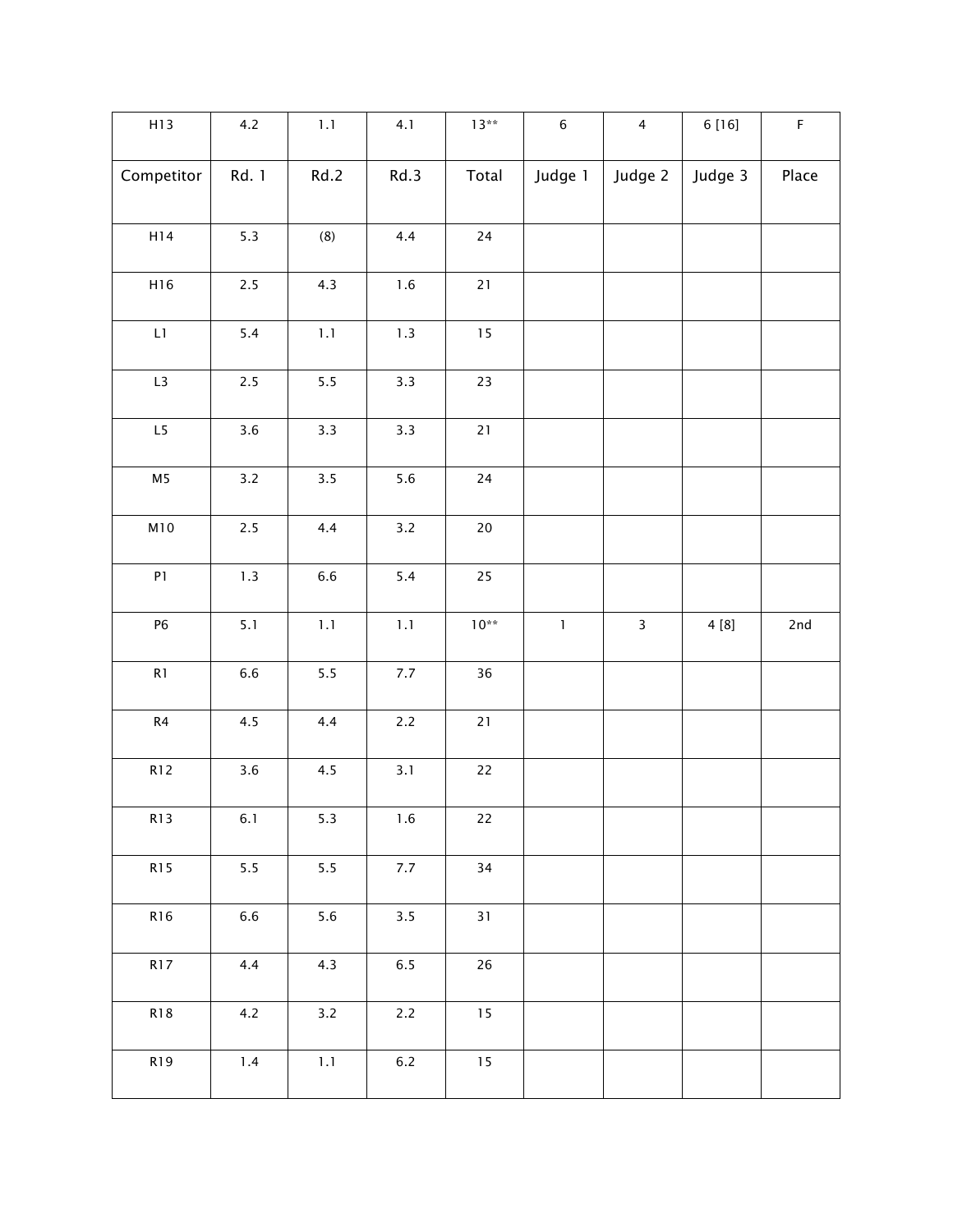| $\mathsf{T2}$  | 4.1   | $2.2$   | $6.5\,$ | $20\,$ |                |         |         |             |
|----------------|-------|---------|---------|--------|----------------|---------|---------|-------------|
|                |       |         |         |        |                |         |         |             |
| Competitor     | Rd. 1 | Rd.2    | Rd.3    | Total  | Judge 1        | Judge 2 | Judge 3 | Place       |
| $\mathsf{T}3$  | (4.5) | $2.2$   | 4.1     | 13.5   |                |         |         |             |
| T28            | 3.1   | 3.6     | 4.4     | $21$   |                |         |         |             |
| T31            | 4.1   | $3.2$   | 2.3     | $15\,$ |                |         |         |             |
| T43            | 7.7   | $6.6\,$ | $6.6\,$ | $38\,$ |                |         |         |             |
| V <sub>5</sub> | $1.4$ | $1.2\,$ | $2.2\,$ | $12**$ | $\overline{4}$ | 5       | 5[14]   | $\mathsf F$ |
| V13            | $5.3$ | $5.7$   | 4.6     | $30\,$ |                |         |         |             |
|                |       |         |         |        |                |         |         |             |
|                |       |         |         |        |                |         |         |             |
|                |       |         |         |        |                |         |         |             |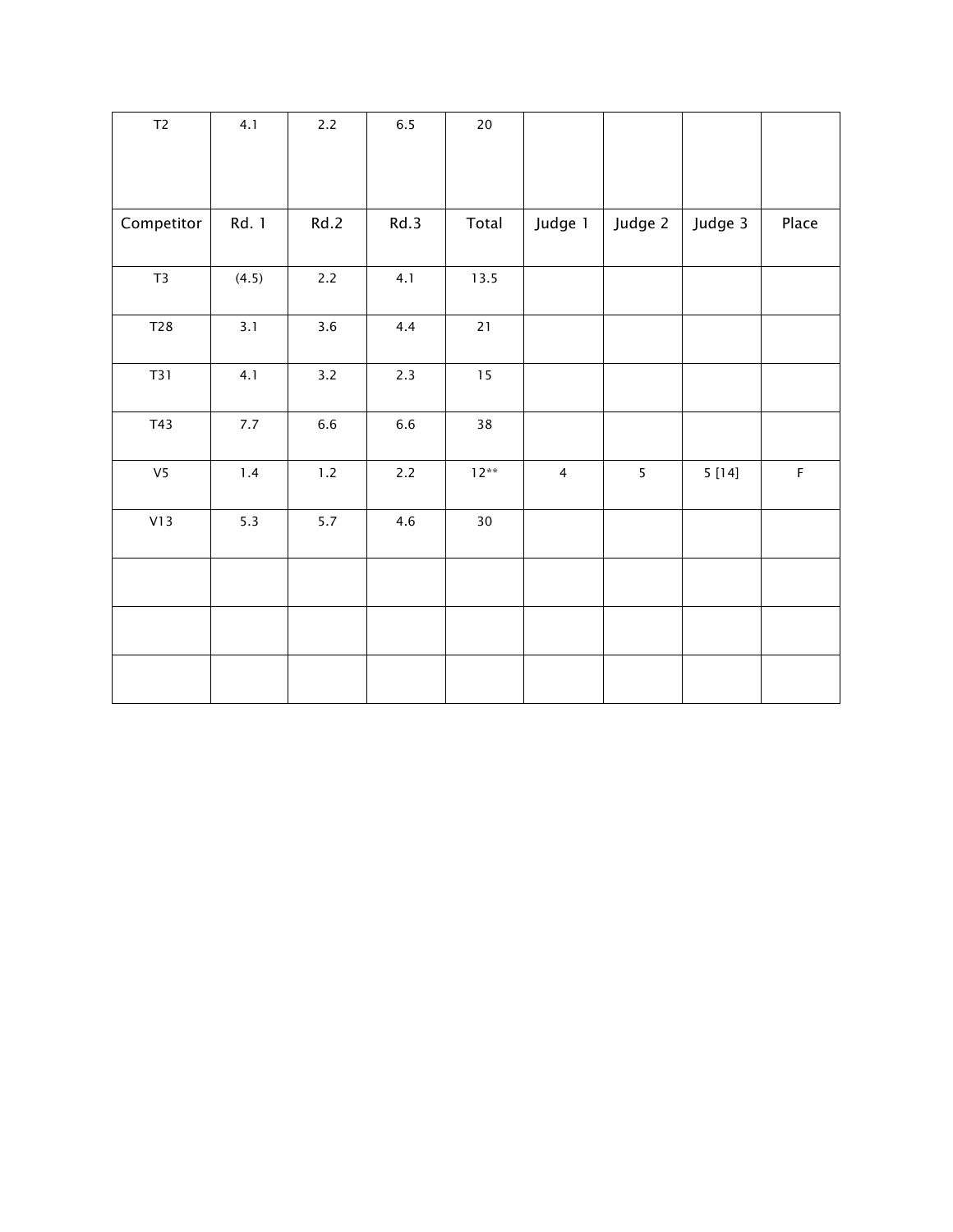| SILVERTON NOVICE<br><b>OCTOBER 10, 2015</b><br><b>NOVICE ORATORY</b> |                       |                |
|----------------------------------------------------------------------|-----------------------|----------------|
| La Salle Catholic College Preparatory - Amber Young                  | 2 <sup>nd</sup> PLACE | F2             |
| Lincoln HS - Natalie Shershow                                        | 1 <sup>st</sup> PLACE | H <sub>9</sub> |
| Westview High School - Catherine Lian                                |                       | T <sub>5</sub> |
| Westview High School - Devyani Shankar                               |                       | T7             |
| Westview High School - Donitaa Julius                                |                       | T <sub>9</sub> |
| Westview High School - Himani Sood                                   | 3rd PLACE             | T13            |

| Competitor     | Rd. 1 | Rd.2 | Rd.3 | Total | Judge 1 | Judge 2 | Judge 3 | Place |
|----------------|-------|------|------|-------|---------|---------|---------|-------|
| F <sub>2</sub> | 2.3   | 2.2  | 1.3  | 13    |         |         |         | 2nd   |
| H <sub>9</sub> | 1.2   | 1.1  | 2.1  | 8     |         |         |         | 1st   |
| T5             | 5.5   | 6.3  | 6.6  | 31    |         |         |         |       |
| T7             | 4.6   | 4.5  | 4.4  | 27    |         |         |         |       |
| T <sub>9</sub> | 6.4   | 5.6  | 5.5  | 31    |         |         |         |       |
| T13            | 3.1   | 3.4  | 3.2  | 16    |         |         |         | 3rd   |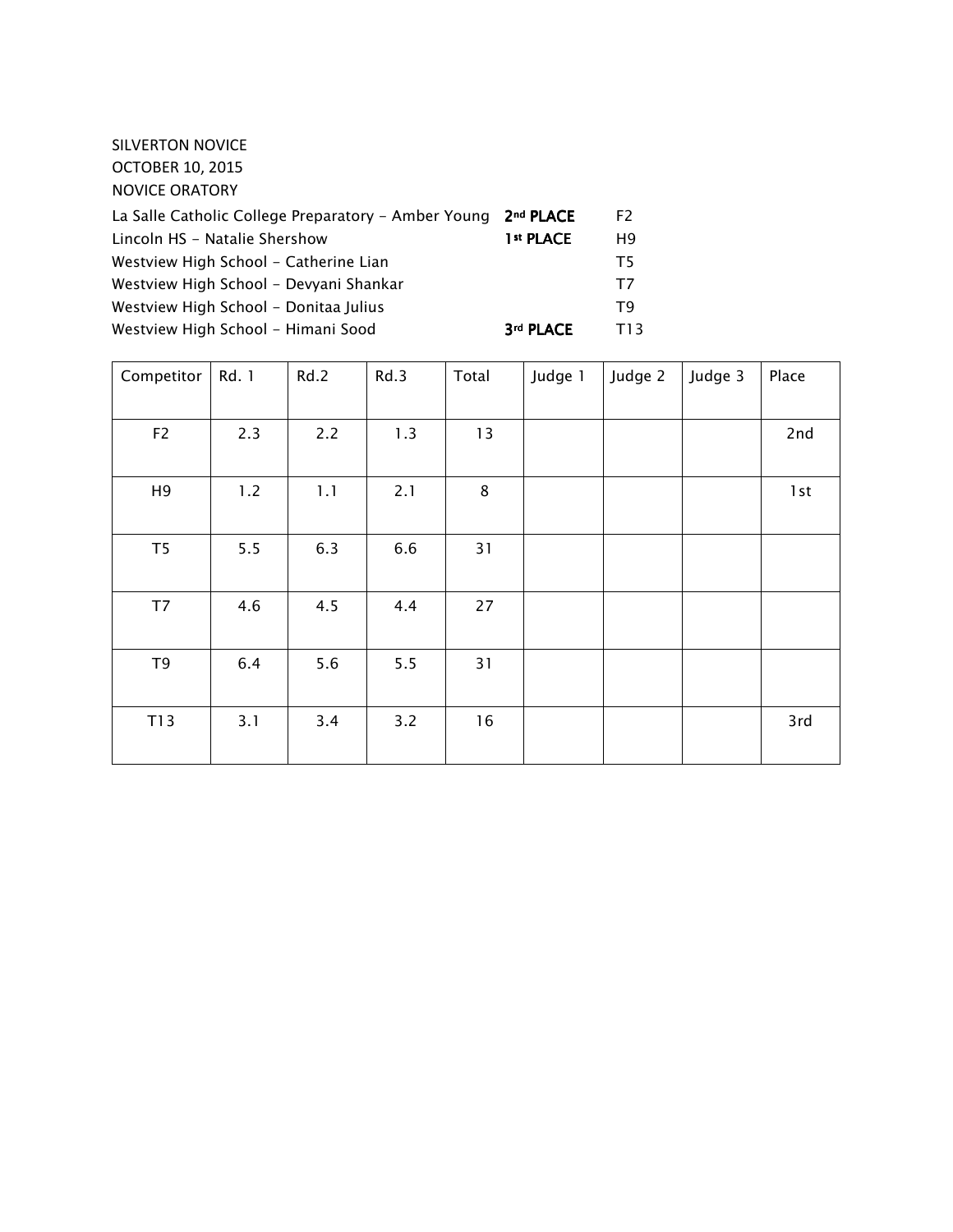SILVERTON NOVICE OCTOBER 10, 2015 NOVICE POETRY

| Century High School - Emily Basler                   | B1                    |                 |
|------------------------------------------------------|-----------------------|-----------------|
| La Salle Catholic College Preparatory -Brigid Hanley | <b>FINALIST</b>       | F <sub>3</sub>  |
| La Salle Catholic College Preparatory - Katie Quines | 1 <sup>ST</sup> PLACE | F4              |
| Silverton High School - Ally LeBoeuf                 | M1                    |                 |
| Silverton High School - Brian Sung                   | M3                    |                 |
| Silverton High School - Indra Caster                 | M9                    |                 |
| Silverton High School - John Wayne Mikel             | <b>FINALIST</b>       | M11             |
| Silverton High School - Joy Smith                    | 2 <sup>ND</sup> PLACE | M13             |
| Silverton High School - Konrad Seifer                | M14                   |                 |
| Silverton High School - Kylie Mathews                | M15                   |                 |
| Silverton High School - Nate Capener                 | M16                   |                 |
| Silverton High School - Sky Boring-Mackie            | M17                   |                 |
| Sprague High School - Chauncey Koulibali             | P <sub>2</sub>        |                 |
| Sunset HS - Kaavya Subramanian                       | <b>FINALIST</b>       | R <sub>10</sub> |
| Westview High School - Anju Mathew                   | T <sub>3</sub>        |                 |
| Westview High School - Emily Duru                    | T10                   |                 |
| Westview High School - Malini Ganguly                | 3RD PLACE             | T17             |
| Westview High School - Michelle Bonilla              | <b>FINALIST</b>       | T22             |

| Competitor     | Rd. 1   | Rd.2    | Rd.3    | Total   | Judge 1                 | Judge 2        | Judge 3 | Place       |
|----------------|---------|---------|---------|---------|-------------------------|----------------|---------|-------------|
| $\mathsf B1$   | 2.3     | $2.2\,$ | 3.3     | 15      |                         |                |         |             |
| F3             | 4.3     | 2.1     | $1.1\,$ | $12**$  | 5                       | $\,6\,$        | 4 [15]  | $\mathsf F$ |
| ${\sf F4}$     | $1.1\,$ | 2.1     | 2.2     | $9**$   | $\mathbf{1}$            | $\mathbf{I}$   | 1[3]    | 1ST         |
| M1             | 3.2     | 5.4     | 5.4     | 23      |                         |                |         |             |
| M <sub>3</sub> | 4.4     | 3.2     | 4.2     | 19      |                         |                |         |             |
| M9             | 4.4     | $5.5$   | 3.4     | 25      |                         |                |         |             |
| M11            | $1.1\,$ | 1.1     | 4.3     | $11***$ | $\boldsymbol{7}$        | $\overline{c}$ | 7 [16]  | $\mathsf F$ |
| M13            | $1.2\,$ | $1.1$   | $1.1\,$ | $7**$   | $\overline{\mathbf{4}}$ | 3              | 2[9]    | 2ND         |
| M15            | 4.3     | 3.4     | 4.4     | 22      |                         |                |         |             |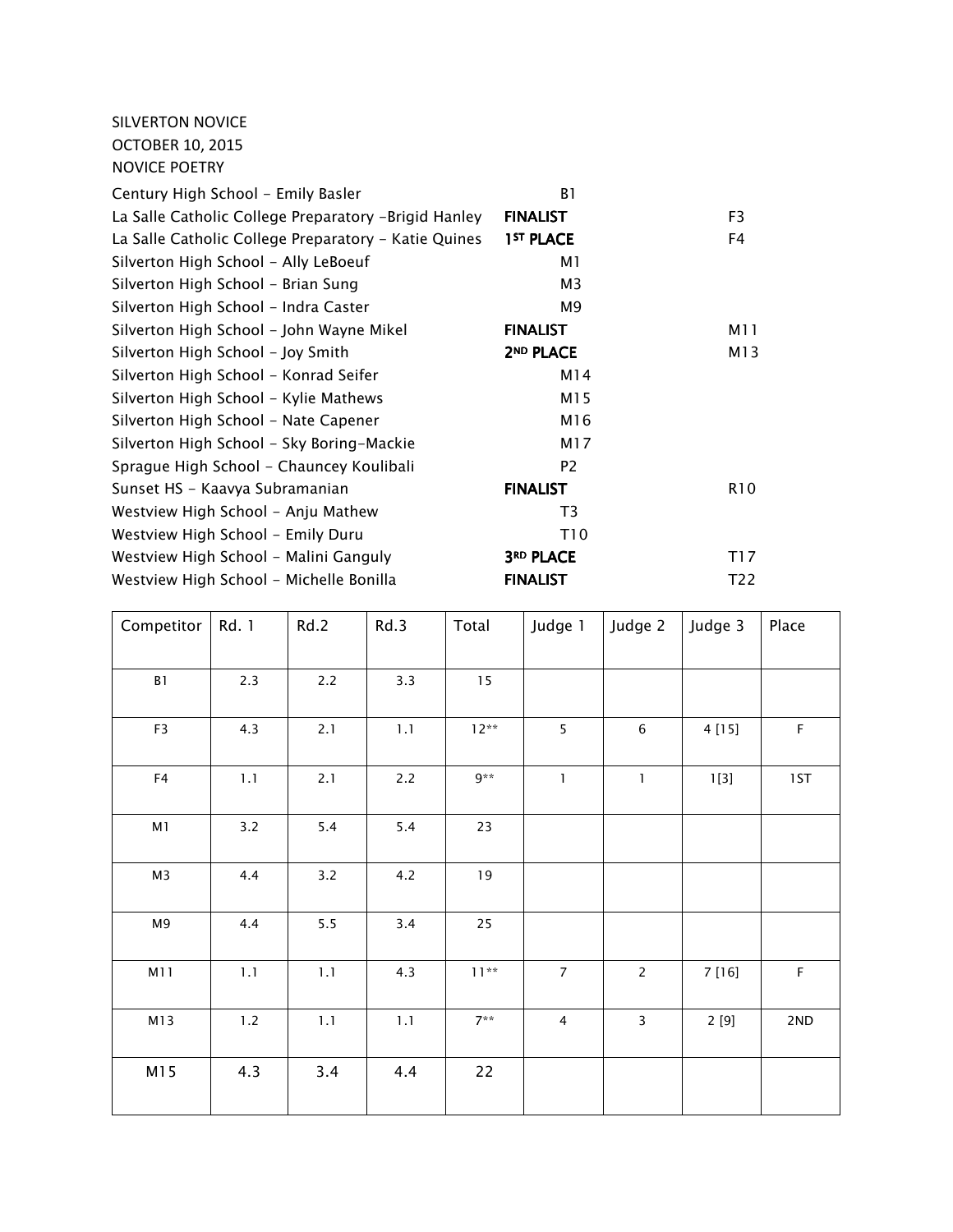| Competitor     | Rd. 1 | Rd.2  | Rd.3 | Total  | Judge 1        | Judge 2        | Judge 3 | Place           |
|----------------|-------|-------|------|--------|----------------|----------------|---------|-----------------|
|                |       |       |      |        |                |                |         |                 |
| M16            | 2.3   | 1.3   | 4.2  | 15     |                |                |         |                 |
| M17            | $5.5$ | 4.4   | 3.4  | 25     |                |                |         |                 |
| P <sub>2</sub> | 2.4   | 3.3   | 2.2  | 16     |                |                |         |                 |
| <b>R10</b>     | 2.2   | 2.5   | 1.1  | $13**$ | 6              | 5              | 6 [17]  | $\mathsf F$     |
| T <sub>3</sub> | 3.4   | 3.3   | 3.5  | $21$   |                |                |         |                 |
| T10            | 3.2   | 4.3   | 1.3  | $16$   |                |                |         |                 |
| T17            | 3.1   | $1.2$ | 2.3  | $12**$ | 3              | 4              | 3[10]   | 3 <sub>RD</sub> |
| T22            | 1.1   | 4.2   | 2.1  | $11**$ | $\overline{c}$ | $\overline{7}$ | 5[14]   | $\mathsf F$     |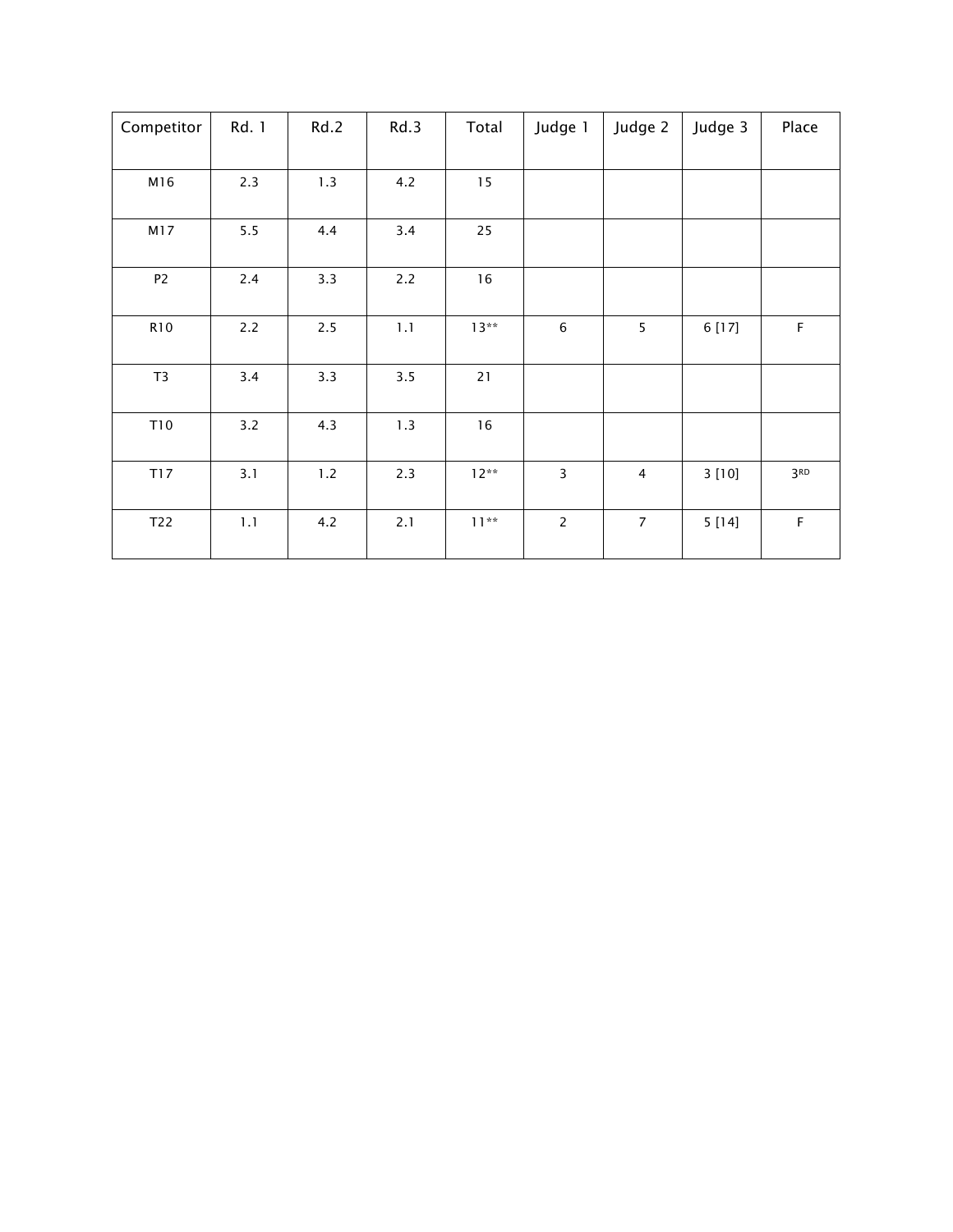## SILVERTON NOVICE OCTOBER 10, 2015 NOVICE PROSE

| Clackamas High School - Novice Prose - Alexandria Williams      |       |      |      | C1      |                       |                |                |                |  |
|-----------------------------------------------------------------|-------|------|------|---------|-----------------------|----------------|----------------|----------------|--|
| Clackamas High School - Novice Prose - Alycia Frack             |       |      |      |         |                       | C <sub>2</sub> |                |                |  |
| Hood River Valley High School - Novice Prose - Sarah Wang       |       |      |      |         |                       |                | E <sub>5</sub> |                |  |
| Lincoln HS - Novice Prose - Natalie Shershow                    |       |      |      |         | 1 <sup>ST</sup> PLACE |                |                | H <sub>9</sub> |  |
| Silverton High School - Novice Prose - Ellie Hanson             |       |      |      |         |                       |                | M7             |                |  |
| Silverton High School - Novice Prose - Jordan Nobles            |       |      |      |         |                       |                | M12            |                |  |
| Silverton High School - Novice Prose - Joy Smith                |       |      |      |         | <b>3RD PLACE</b>      |                |                | M13            |  |
| Sunset HS - Novice Prose - Anusha Dixit                         |       |      |      |         | 2 <sup>ND</sup> PLACE |                |                | R <sub>6</sub> |  |
| Sunset High School - Novice Prose - Isa Ayla<br><b>FINALIST</b> |       |      |      |         |                       |                | R <sub>9</sub> |                |  |
| Wilson High School - Novice Prose - Annika Phillips             |       |      |      |         | <b>FINALIST</b>       |                |                | V <sub>3</sub> |  |
| Competitor                                                      | Rd. 1 | Rd.2 | Rd.3 | Total   | Judge 1               | Judge 2        | Judge 3        | Place          |  |
|                                                                 |       |      |      |         |                       |                |                |                |  |
| C1                                                              | 4.4   | 4.3  | 5.4  | 24      |                       |                |                |                |  |
|                                                                 |       |      |      |         |                       |                |                |                |  |
|                                                                 |       |      |      |         |                       |                |                |                |  |
| C <sub>2</sub>                                                  | 3.4   | 3.4  | 4.3  | 21      |                       |                |                |                |  |
|                                                                 |       |      |      |         |                       |                |                |                |  |
| E <sub>5</sub>                                                  | 5.5   | 5.4  | 3.2  | 24      |                       |                |                |                |  |
|                                                                 |       |      |      |         |                       |                |                |                |  |
| H <sub>9</sub>                                                  | 2.2   | 1.1  | 1.1  | $8**$   | 1                     | $\mathbf{1}$   | 3[5]           | 1ST            |  |
|                                                                 |       |      |      |         |                       |                |                |                |  |
|                                                                 |       |      |      |         |                       |                |                |                |  |
| M7                                                              | 5.5   | 5.5  | 5.5  | 30      |                       |                |                |                |  |
|                                                                 |       |      |      |         |                       |                |                |                |  |
| M12                                                             | 4.2   | 4.2  | 4.5  | 21      |                       |                |                |                |  |
|                                                                 |       |      |      |         |                       |                |                |                |  |
|                                                                 | 3.3   | 2.1  |      | $12**$  | 3                     | $\overline{4}$ |                | 3RD            |  |
| M13                                                             |       |      | 2.1  |         |                       |                | 1[8]           |                |  |
|                                                                 |       |      |      |         |                       |                |                |                |  |
| R <sub>6</sub>                                                  | 1.1   | 1.2  | 1.3  | $9**$   | $\overline{c}$        | $\overline{c}$ | 4[8]           | $2ND-JP$       |  |
|                                                                 |       |      |      |         |                       |                |                |                |  |
| R <sub>9</sub>                                                  | 1.1   | 2.3  | 2.4  | $13***$ | 5                     | 3              | 2[10]          |                |  |
|                                                                 |       |      |      |         |                       |                |                |                |  |
|                                                                 |       |      |      |         |                       |                |                |                |  |
| V3                                                              | 2.3   | 3.5  | 3.2  | $18**$  | 4                     | 5              | 5[14]          |                |  |
|                                                                 |       |      |      |         |                       |                |                |                |  |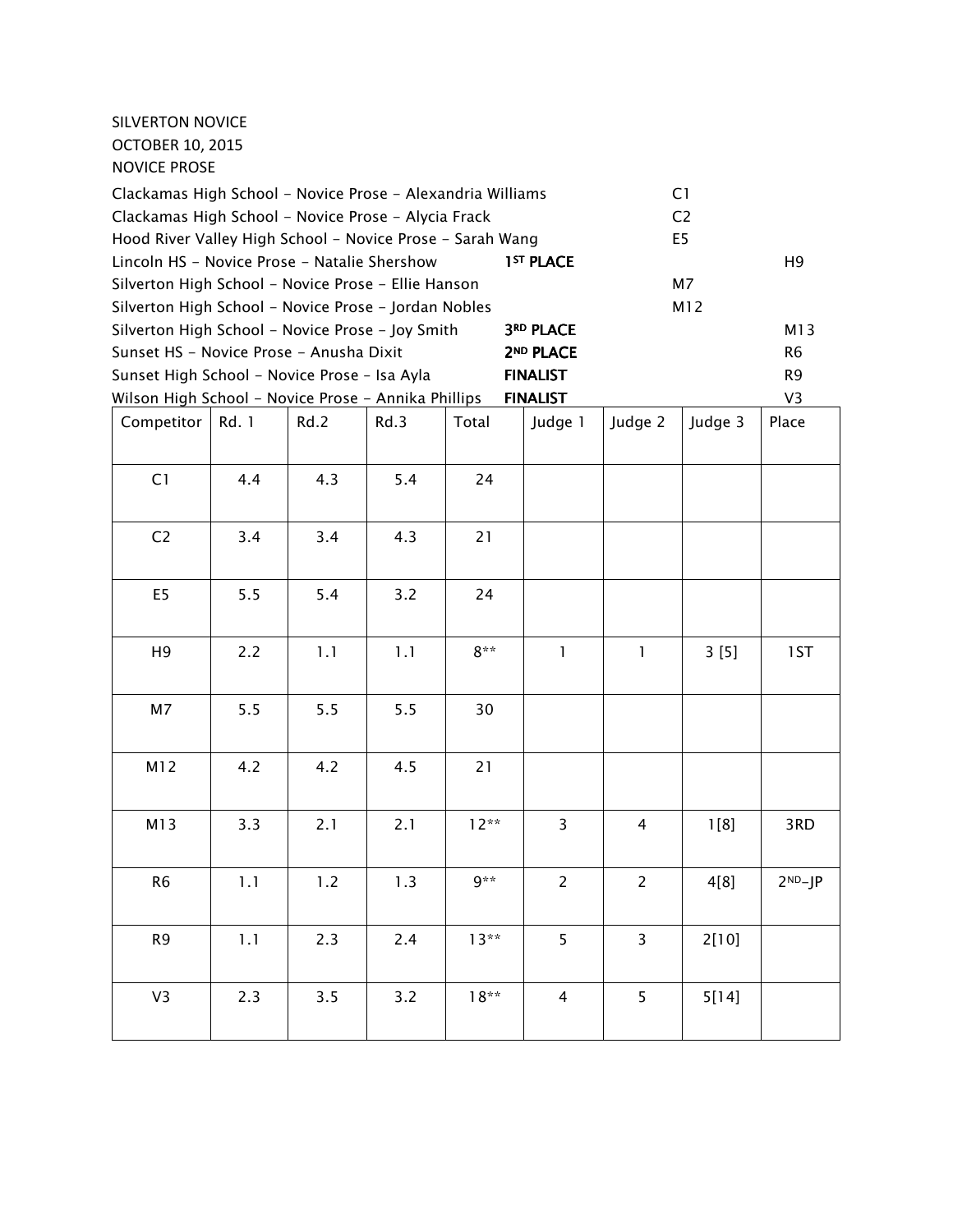SILVERTON NOVICE OCTOBER 10, 2015 NOVICE RADIO

| 2ND PLACE                                                  | B3             |
|------------------------------------------------------------|----------------|
| E <sub>2</sub>                                             |                |
| Hood River Valley High School - Gabriel Campos-Davis<br>E3 |                |
| <b>FINALIST</b>                                            | E4             |
| F <sub>5</sub>                                             |                |
| <b>3RD PLACE</b>                                           | G3             |
| M <sub>5</sub>                                             |                |
| M6                                                         |                |
| M15                                                        |                |
| <b>FINALIST</b>                                            | R <sub>2</sub> |
| T <sub>9</sub>                                             |                |
| 1 <sup>ST</sup> PLACE                                      | T15            |
| T20                                                        |                |
| T <sub>26</sub>                                            |                |
| T35                                                        |                |
| <b>FINALIST</b>                                            | V5             |
| <b>FINALIST</b>                                            | V11            |
|                                                            |                |

| Competitor     | Rd. 1   | Rd.2    | Rd.3    | Total  | Judge 1                 | Judge 2        | Judge 3 | Place       |
|----------------|---------|---------|---------|--------|-------------------------|----------------|---------|-------------|
| B <sub>3</sub> | 2.1     | 5.1     | 2.1     | $12**$ | $\overline{2}$          | $\mathsf 3$    | 1[6]    | 2ND         |
| E <sub>2</sub> | $6.4\,$ | 4.2     | 5.1     | 22     |                         |                |         |             |
| E3             | 1.4     | 4.5     | $5.2$   | $21$   |                         |                |         |             |
| $\mathsf{E}4$  | $1.1\,$ | 3.3     | 5.1     | $14**$ | $\overline{\mathbf{4}}$ | $\,6\,$        | 6 [16]  | $\mathsf F$ |
| F <sub>5</sub> | 4.1     | $6.5\,$ | $1.5\,$ | 22     |                         |                |         |             |
| G <sub>3</sub> | 3.3     | $1.1\,$ | 2.3     | $13**$ | 3                       | $\overline{7}$ | 3[13]   | 3RD         |
| M <sub>5</sub> | $2.6\,$ | $6.2\,$ | 3.4     | 23     |                         |                |         |             |
| M <sub>6</sub> | 5.5     | 5.5     | 6.6     | 32     |                         |                |         |             |